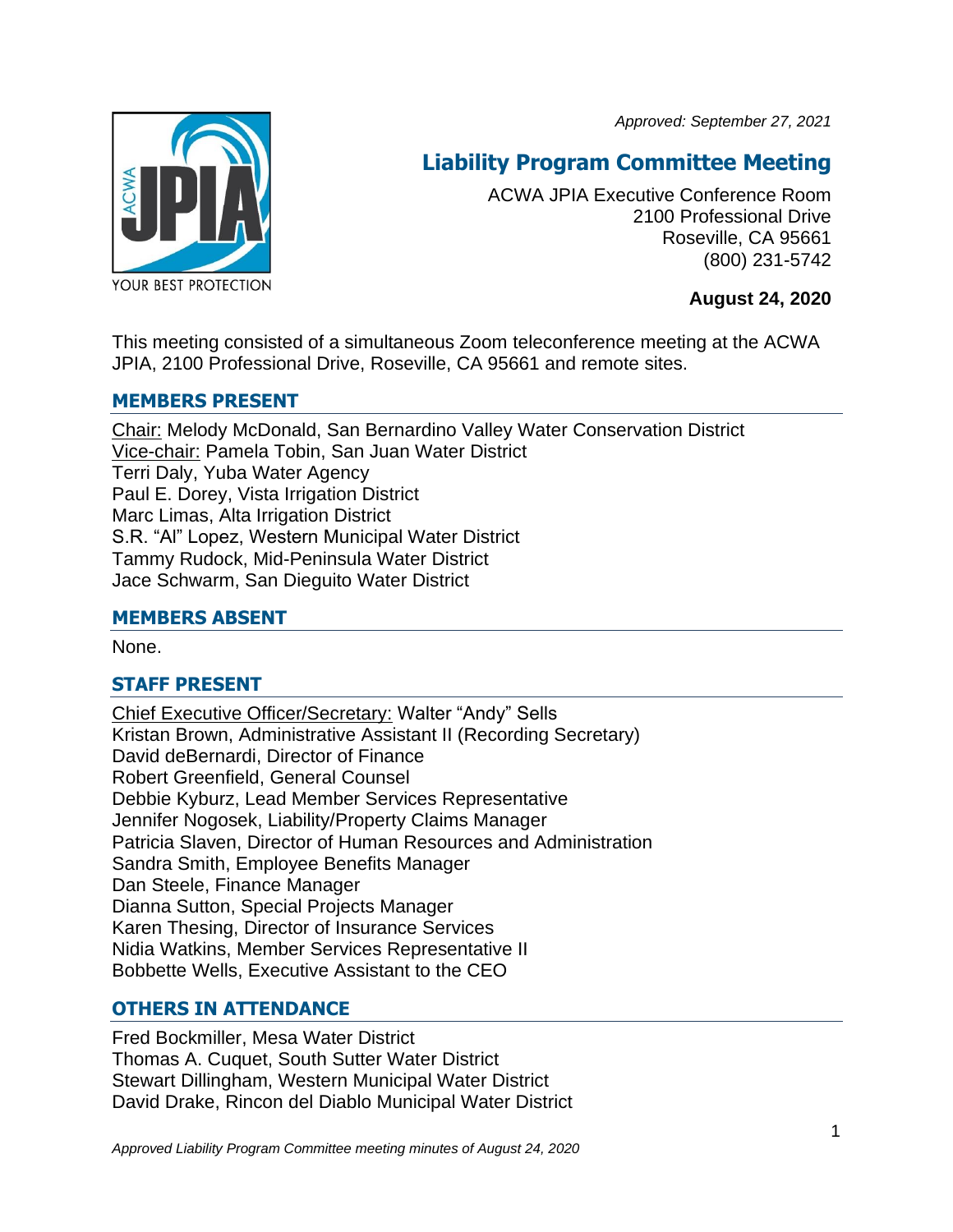E.G. "Jerry" Gladbach, Santa Clarita Valley Water Agency Brent Hastey, Yuba Water Agency Randall J. Reed, Cucamonga Valley Water District Bruce Rupp, Humboldt Bay Municipal Water District Alex Tokar, Aon Risk and Insurance Services

# **WELCOME/INTRODUCTION**

Chair McDonald welcomed everyone in attendance.

# **CALL TO ORDER AND ANNOUNCEMENT OF QUORUM**

Chair McDonald called the meeting to order at 1:17 p.m. She announced there was a quorum.

# **ANNOUNCEMENT RECORDING OF MINUTES**

Chair McDonald announced that the meeting would be recorded to assist in preparation of minutes. Recordings are kept 30 days following the meeting, as mandated by the California Brown Act.

### **PUBLIC COMMENT**

Chair McDonald noted that, as the agenda stated, members of the public would be allowed to address the Executive Committee on any agenda item prior to the Committee's decision on that item. Comments on any issues on the agenda, or not on the agenda, were also welcomed. No comments were brought forward.

#### **INTRODUCTIONS**

Chair McDonald welcomed all in attendance. She then introduced the Committee members.

# **ADDITIONS TO OR DELETIONS FROM THE AGENDA**

Chair McDonald asked for any additions to, or deletions from, the agenda; none requested.

#### **CONSENT AGENDA**

Chair McDonald called for approval of the minutes.

M/S/C (Schwarm/Tobin) (Daly-Yes; Dorey-Yes; Limas-Yes; Lopez-Yes; McDonald-Yes; Rudock-Yes; Schwarm-Yes; Tobin-Yes): That the Liability Program Committee approve the minutes of the September 9, 2019 meeting, as presented.

#### **MEMBERSHIP**

#### Review of Program Membership

Ms. Thesing reported on the new members that joined the Liability Program during the 2019-20 coverage year. She stated that membership continues to grow with four new agencies joining, for a total of 336 members enrolled in the program and an estimated annual payroll exceeding of \$750,000,000.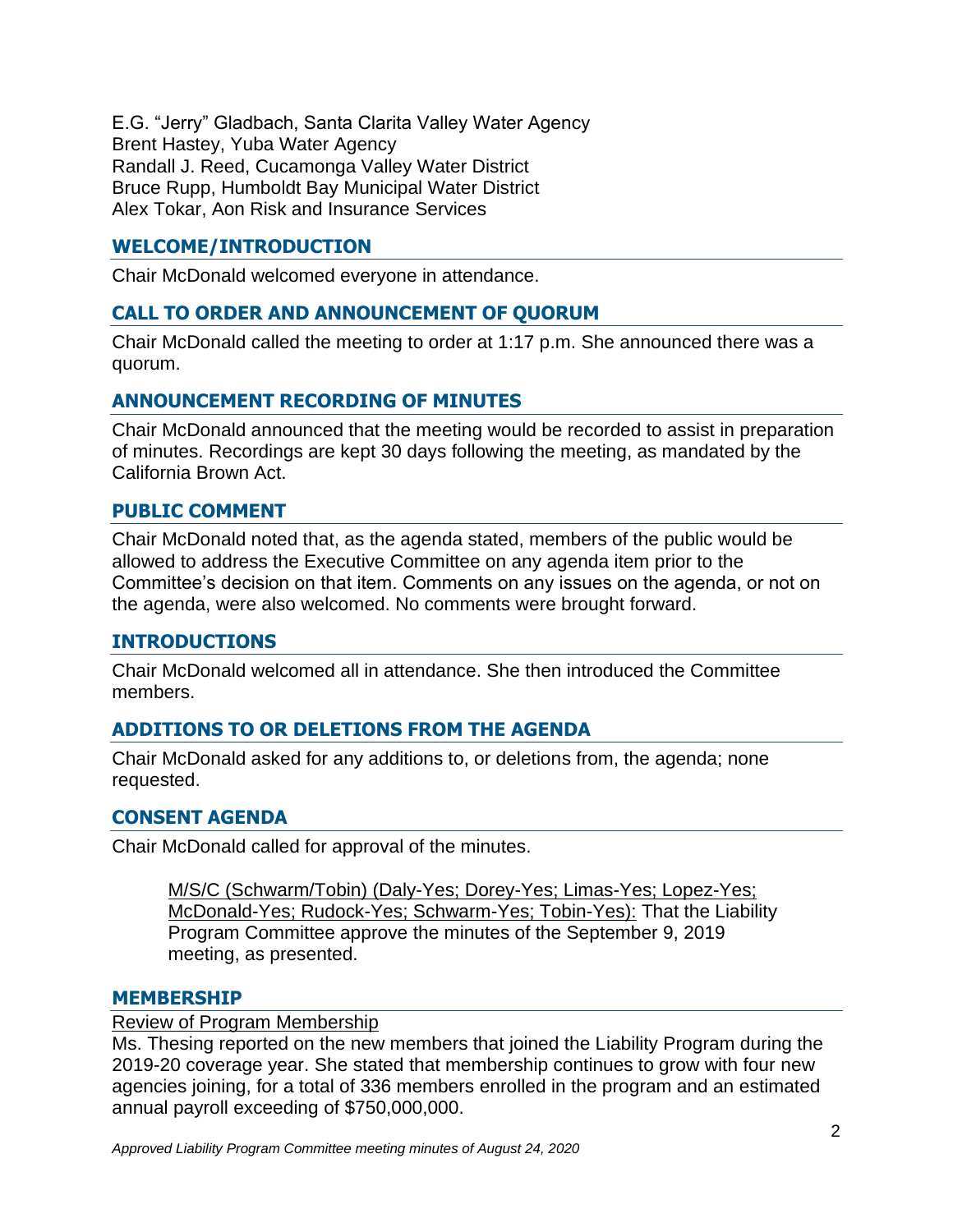Otay Water District (138 employees) and Tuolumne Utilities District (79 employees) were noted to be the two largest new agencies that joined the 2019-20 Liability Program policy year.

#### Notices to Withdraw

There had been two notices to withdraw for the 2021-22 Liability Program year, which include Yorba Linda Water District and Twentynine Palms Water District.

Ms. Thesing concluded that JPIA will have stable growth within our membership, but not at the same substantial magnitude as seen in recent years.

### **NEW BUSINESS**

### Covered and Non-Covered Claim Tenders

Similar to last year's Liability Program Committee meeting, JPIA discussed concerns about unanticipated costs impacting the pools' deposit premium for these types of claims. JPIA would like to continue to provide service to our Member Districts and look for ways to cover these claims. However, there is a need to review possible long term implications. The Committee agreed JPIA should continue to handle these claims on a case by case bases because each claim is subjective. The Committee asked for JPIA to identify and categorize these types of claims, both covered and non-covered. The JPIA and Liability Program Committee proposed to revisit the frequency and severity of these claims in future Committee meetings.

# Historical and Current Claims Trends

Mr. Sells reported that JPIA's Liability Program continues to perform well and have a favorable claims history with minimal pooled losses. The graphs and data provided an overview of the claims history. Within the past ten years, there have only been two claims that have passed JPIA's retention of \$5 million. In addition, one of those claims would no longer be covered under the current Memorandum of Liability Coverage (MOLC). Moreover, in the last forty years, JPIA has only had three claims over \$10 million.

With JPIA's noteworthy claims history, Mr. Sells indicated there is an opportunity to mitigate costs of the excess insurance even further by increasing the self-insured retention through California Water Insurance Fund (CWIF). The Committee Chair concluded it was a wise investment for JPIA to change from a \$2 million self-insured retention to a \$5 million self-insured retention in the 2016-17 policy year to the current policy year.

# Memorandum of Liability Coverage

Ms. Thesing reported that each year the JPIA staff reviews the Memorandum of Liability Coverage (MOLC) to access current Liability trends/matters that might affect the JPIA and its members. If necessary, the MOLC is amended on an annual basis. Ms. Thesing discussed a proposed exclusion to be added to JPIA's MOLC in Section VI – Exclusions, Section D.2 which will now read as follows: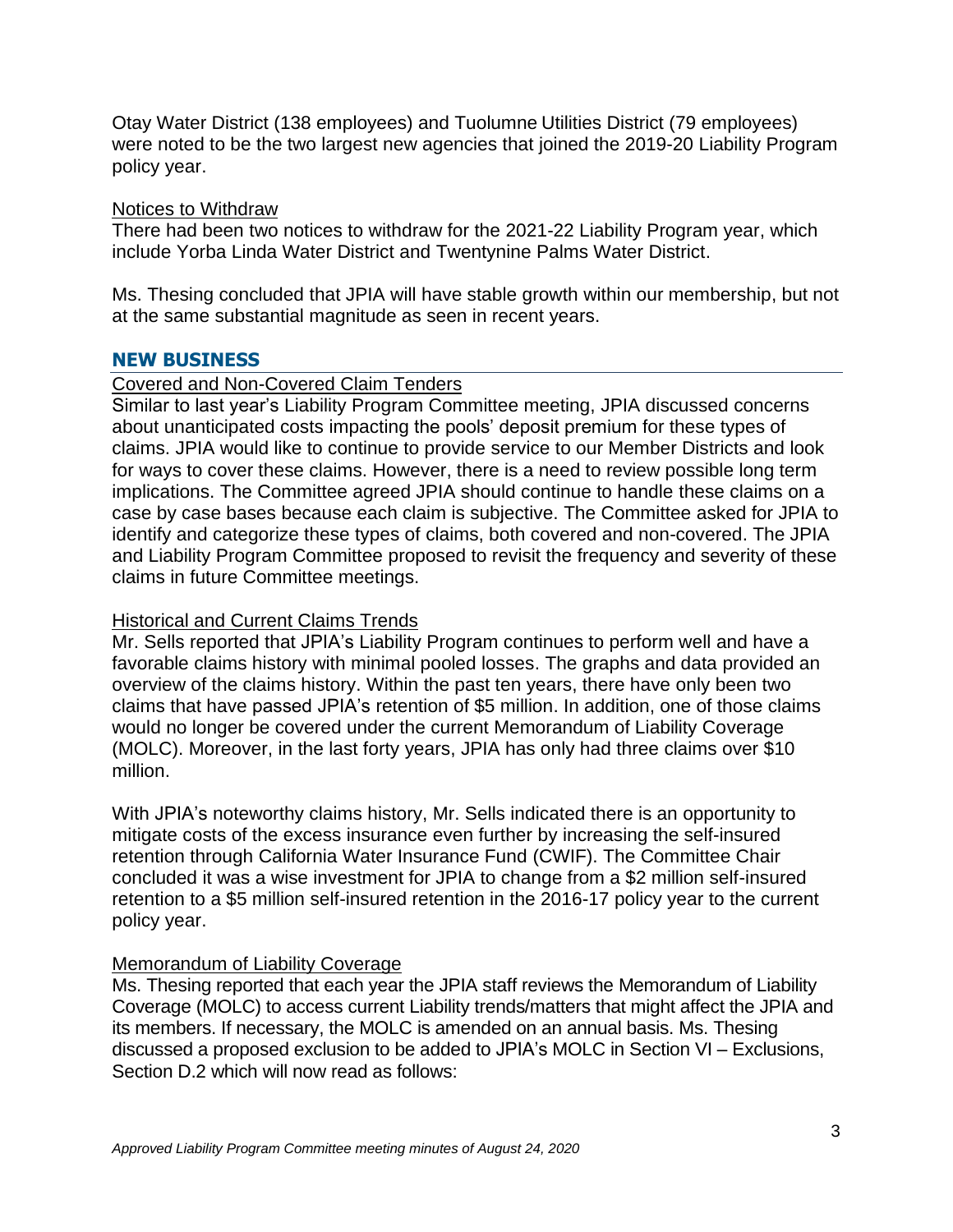### D. Liability arising out of:

- 1. The Covered Party's delivery or non-delivery of Member Agency's product, based on any decision made by the Covered Party's with respect to either obtaining a supply of water or electricity for, or allocating the available supply of water or electricity, among the Covered Party's water or electricity users.
- 2. Any claim based upon taxes, fees, service charges, rates or assessments charged by the Covered Party for delivery of the Member Agency's product.
- 3. The Covered Party's claim to, right to or ownership of any supply of Member Agency's product.

Mr. Sells stated that the proposed exclusion to the MOLC will clarify and reinforce the existing policy.

M/S/C (Tobin/Rudock) (Daly-Yes; Dorey-Yes; Limas-Yes; Lopez-Yes; McDonald-Yes; Rudock-Yes; Schwarm-Yes; Tobin-Yes): That the Liability Program Committee recommends that the Executive Committee approve the proposed revisions to the Memorandum of Liability Coverage, effective October 1, 2020.

### Renewal of Excess General Liability Reinsurance

Ms. Thesing reviewed the JPIA's Liability Program renewal of the reinsurance/excess insuring agreements, stating that the current outlook continues to be a challenge, and the tower of reinsurers has not been built. However, JPIA has been working diligently with AON to assemble a variety of carriers and multiple excess layers to build the \$55 million tower of coverage. Conversations will be ongoing up until the Liability Program renewal date of October 1, 2020.

Mr. Tokar with AON expressed that it has been the most difficult Liability marketplace in 35 years, and the industry has not seen a cycle like this since the mid 1980's. There are several factors contributing to the tightening of excess carriers' available coverage, specifically for the public sector, and reinsurers are cautious.

Ms. Thesing stated Safety National will be JPIA's first reinsurer in the excess carrier tower. In addition, Ms. Thesing proposed California Water Insurance Fund (CWIF) possibly take the next layer in the tower, 10X of 10. Mr. Tokar noted if JPIA decided to implement CWIF for the 10X of 10 layer, it would provide more flexibility for reinsurers to compete and find placement for the upper layers of the tower.

Mr. Sells also discussed the excess carrier layers and the potential solutions to counterbalance the reinsurers increased pricing for both short term and long run planning. Mr. Sells stated that from a financial standpoint, CWIF appears to be viable option for the 10X of 10 layer and possible additional layers in the tower, thereafter, with a feasible return on investment.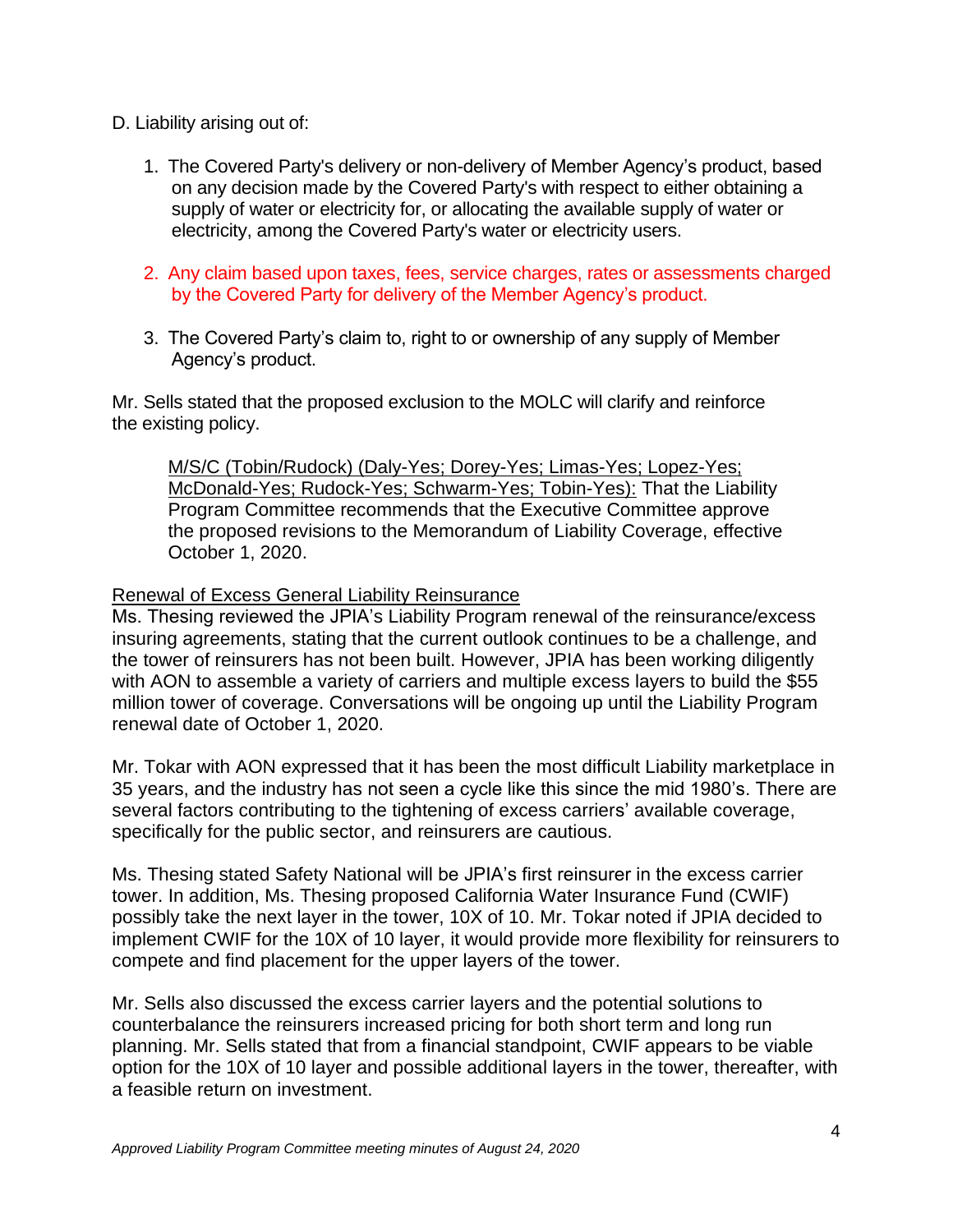There was much discussion among the Committee Members, JPIA staff, and meeting attendees in regards to CWIF and possible placement within the reinsurance tower. Ultimately, the Liability Committee Members agreed that due to a multitude of factors, CWIF should be placed within the tower of reinsurers.

M/S/C (Schwarm/Tobin) (Daly-Yes; Dorey-Yes; Limas-Yes; Lopez-Yes; McDonald-Yes; Rudock-Yes; Schwarm-Yes; Tobin-Yes): That the Executive Committee accept the recommendation of the Liability Program Committee to approve the reinsurance terms, conditions, and premiums presented with a "not to exceed" price of \$7,250,000; that the California Water Insurance Fund to cover the 10X10 layer of the tower; effective for the policy year beginning October 1, 2020.

#### Renewal Pricing

Mr. deBernardi reviewed the Liability Program renewal pricing and funding requirements for the 2020-21 Liability Program policy year. He discussed that the Liability Program pricing for the JPIA Members has been trending downward over the years.

Mr. deBernardi then presented two options on pricing for a point of reference. The rates were assumed to be around a twenty percent increase. After receiving more data from reinsurers, rate increases will be dramatically higher due to the difficulties occurring in the Liability marketplace.

The 1st option Mr. deBernardi presented was pricing with no change. In this scenario the Rate of Deposit Premium to Payroll (line 16) remains the same. Under this option Retrospective Premium Adjustments (line 3) would result in \$1.48 million additional funds being assessed to members at the illustrated 20% pricing increase rate.

The 2nd option nets the Retrospective Premium Adjustments (line 3) to zero. In implementing this option, the Ratio of Deposit Premium to Payroll (line 16) shows a 5.56% increase to the members – an increase to pricing, displayed at the 20% pricing increase rate.

Staff recommends approval of Option 1 – no price change. Mr. deBernardi stated that this year has been challenging for a number of our members with the pandemic, and feels it would be a good gesture to keep prices the same. In addition, historically losses usually end up being less than projected by the actuary. If such negative funding did come to fruition, many members are sufficiently funded in their rate stabilization accounts to minimize future billing to members for such assessments.

M/S/C (Tobin/Dorey) (Daly-Yes; Dorey-Yes; Limas-Yes; Lopez-Yes; McDonald-Yes; Rudock-Yes; Schwarm-Yes; Tobin-Yes): That the Liability Program Committee recommends that the Executive Committee approve no change in billing rate to members, effective October 1, 2020, as presented.